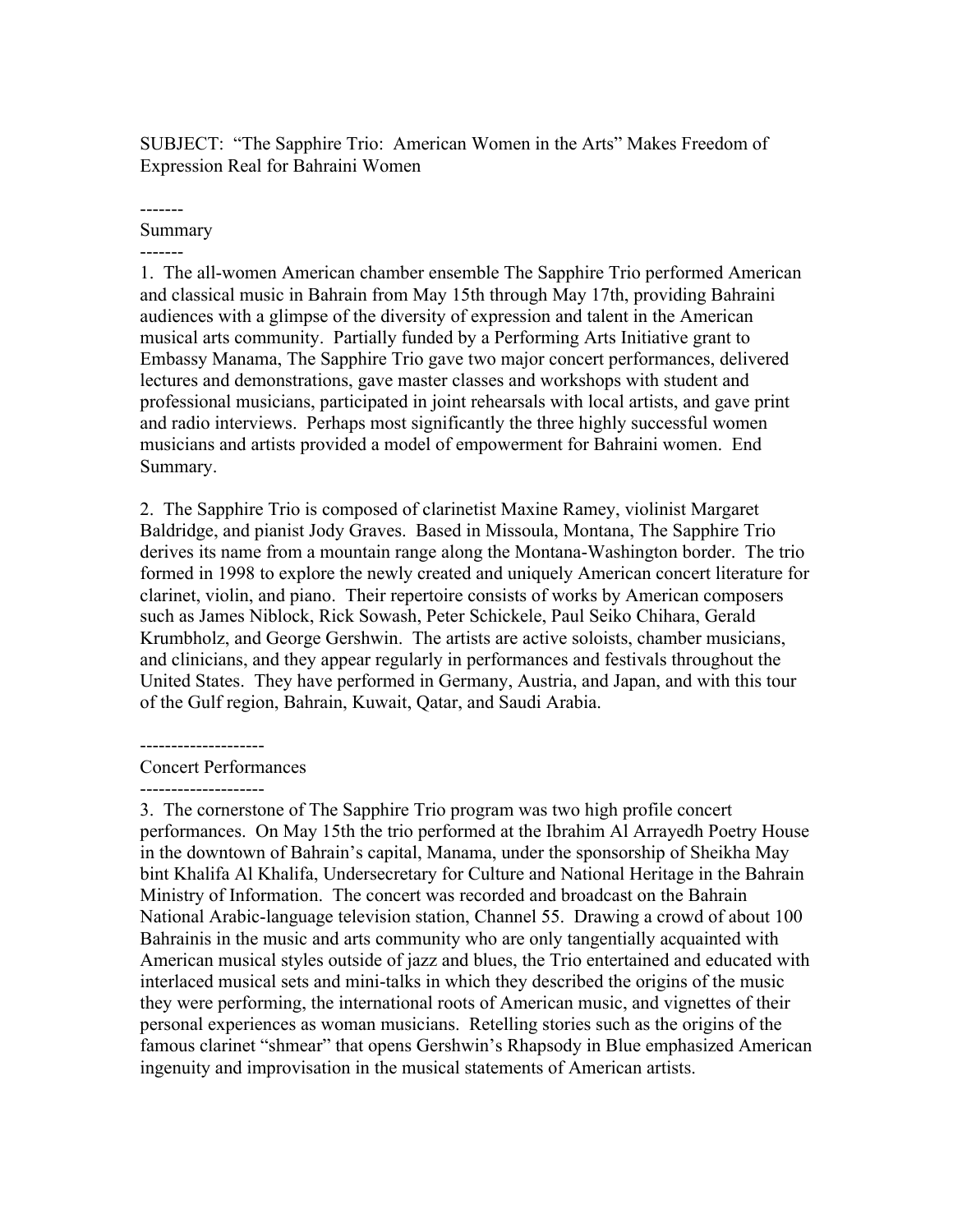4. The ensemble gave a concert performance on May 16th at the Ambassador's residence for a crowd of 150, drawing from a wide range of government Ministry, private sector, and diplomatic contacts of the Embassy along with members of Bahrain's nongovernmental organizations and women's societies including the Bahrain Women's Society, the Supreme Council of Women, the Bahrain Businesswomen's Society, the Awal Women's Society, the Bahrain Women's Development Society, the Society of Women Academic Professionals, and others. The concert provided an opportunity to spotlight American women musicians in a way that strengthened the Embassy's relationship with prominent women's social and advocacy groups. (Comment: Although women have appeared on the scene of popular music in Bahrain and more broadly in the region in recent years, performing instrumental and classical music of a more traditional nature is still considered in the domain of men. As a result, even today there are enormous social barriers preventing women from attaining excellence in musical and artistic expression. End Comment.) Many of the women in attendance commented that it was the first time they had seen professional women musicians together in concert and that they were impressed women in America could become professional musicians.

------------------------------------------------

Joint Rehearsal Produces Arab and American Fusion

------------------------------------------------

5. The Trio engaged in a joint rehearsal with the Bahrain National Orchestra, a chamber orchestra of mixed strings, flute, and piano, which is dedicated to performing traditional and 20th Century Arabic music, along with Arabic transcriptions of western music. With Margaret Baldridge at the center of the violin section, Maxine Ramey in duet with the BNO flutist, and Jody Graves beside pianist Noor Al Qassim, the orchestra rehearsed pieces by Arabic composers Fareed Al Atrash and Fairooz Al Rahabani along with piano features by Frederick Chopin set in Arabic style. The rehearsal periodically paused for discussion of ensemble music technique, similarities and differences in Arabic and western style and performance, and for short selections from the Trio. The rehearsal was recorded and spotlighted as a 20-minute arts feature on Bahrain National Television Channel 55.

----------------------------------------------------------------------------

Master Class with Police Band Furthers Women's Empowerment with Bahraini Men ----------------------------------------------------------------------------

6. The Trio conducted a round of master classes with the violin and clarinet sections of the all-male Bahrain Police Band. Musicians in this ensemble spend their entire careers performing military marches for official state functions with no exposure to female colleagues. Despite initial skepticism about being instructed by female musicians, especially among the older, more traditional players, the workshops concluded with resounding approval: a melee of questions from the players about technique, musicianship, and sources for solo and small ensemble sheet music and recordings. One junior clarinetist commented that he learned more in the single day of workshops than in all his years of study. The Trio also conducted master classes in violin, clarinet, and piano for students at the Bahrain Music Institute and a workshop in piano teaching for the Piano faculty at the Bahrain Music Institute and several Bahrain secondary schools.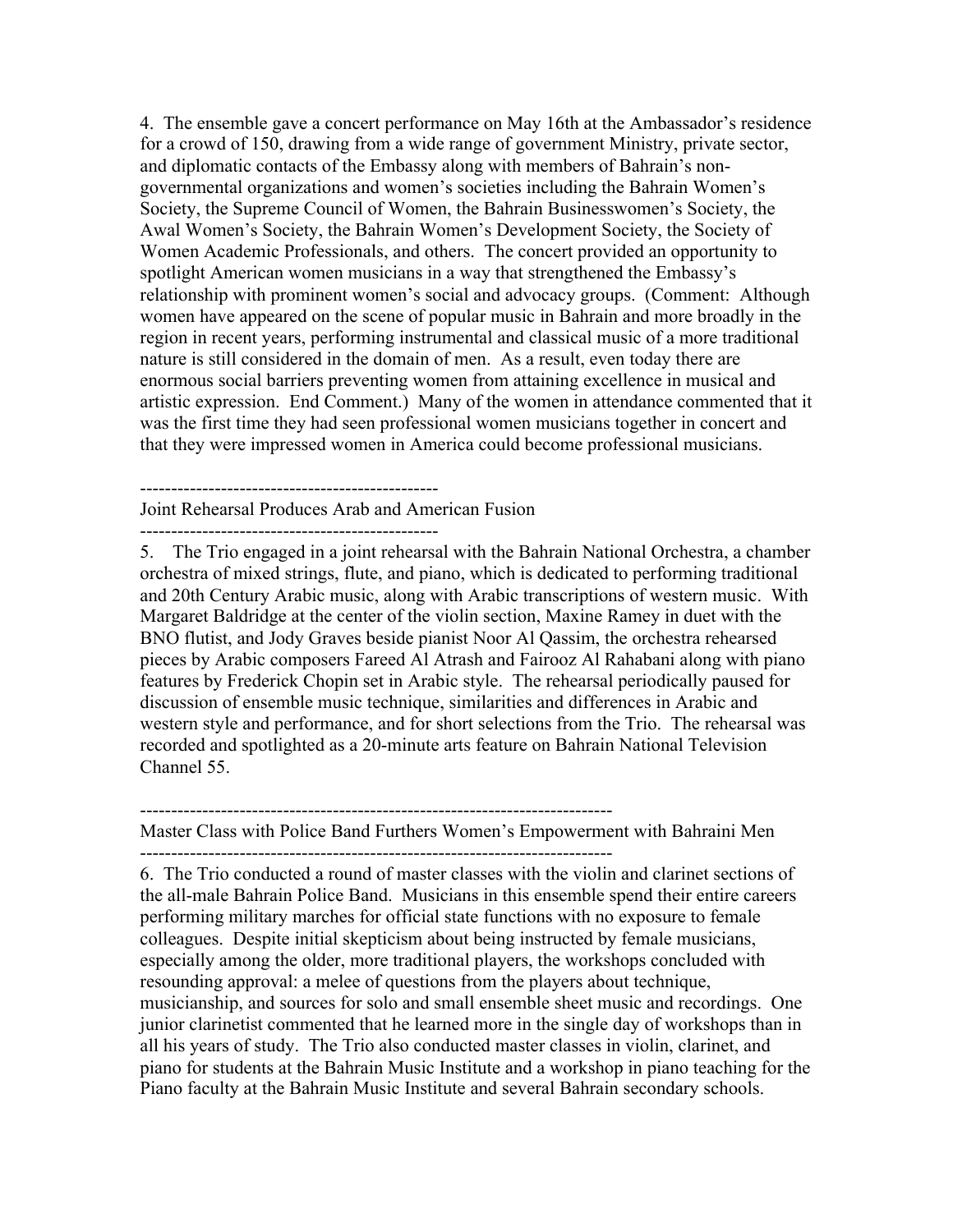---------------------------------

Media Coverage for Broader Impact

---------------------------------

7. The visit and activities were exceptionally well covered by the Bahrain media. In addition to the concert and arts feature broadcast on Bahrain TV's Channel 55, the Trio participated in a round of press interviews with journalists from Arabic daily newspapers, a feature interview with Bahrain's Woman This Month magazine, and a live interview with Radio Bahrain. Infusing their commentary with coverage of the various performances and events produced eleven newspaper articles in Bahrain's five Arabic and two English language dailies.

8. Articles and commentaries following the performances illustrate the transformative impact arts and culture programming can have, even when our audiences are at odds with US policy in the region. For example, conservative columnist Abdulla Al Abbasi praised the Trio in a June 1 commentary in Al Watan, saying they had put a whole new face on America. "These are the types of ambassadors we would like to see America send to our region, its ambassadors of arts and culture, not its Marines and bloodshed."

## --------------------

## Follow-on Activities

--------------------

9. The Sapphire Trio musicians established strong relationships with the Bahraini musicians they met. They plan to send sheet music, recordings, and music accessories to many of the young musicians at the Bahrain Music Institute as well as the Police Band. Maxine Ramey is working with Mubarak Najem, Director of the Bahrain Police Band, on a music exchange to bring a corps of Police Band members to perform at a music festival in the United States. In addition, post is working with Jody Graves and Margaret Baldridge to create a series of music student exchanges by DVC with Bahraini music students and students at Eastern Washington University and the University of Montana.

# -------

-------

# Comment

10. The impact of this kind of cultural program cannot be overstated. Many of our contacts marveled at this display of American culture and stressed the importance of cultural outreach in winning over skeptics of American society and values. Since September 11, 2001 and the onset of the Global War on Terrorism, cultural programs have steadily declined in Bahrain. We applaud ECA's Performing Arts Initiative for supporting this vital effort to increase mutual understanding in Bahrain and the Gulf region. Now is the time to bring cultural programs back in earnest, to remind the region that America's strength is not just its military and political muscle, but the creativity, free-expression, and leadership qualities of its society. End Comment.

11. Post wishes to thank the Performing Arts Initiative for their generous underwriting of The Sapphire Trio: American Women in the Arts program. Post also wishes to thank